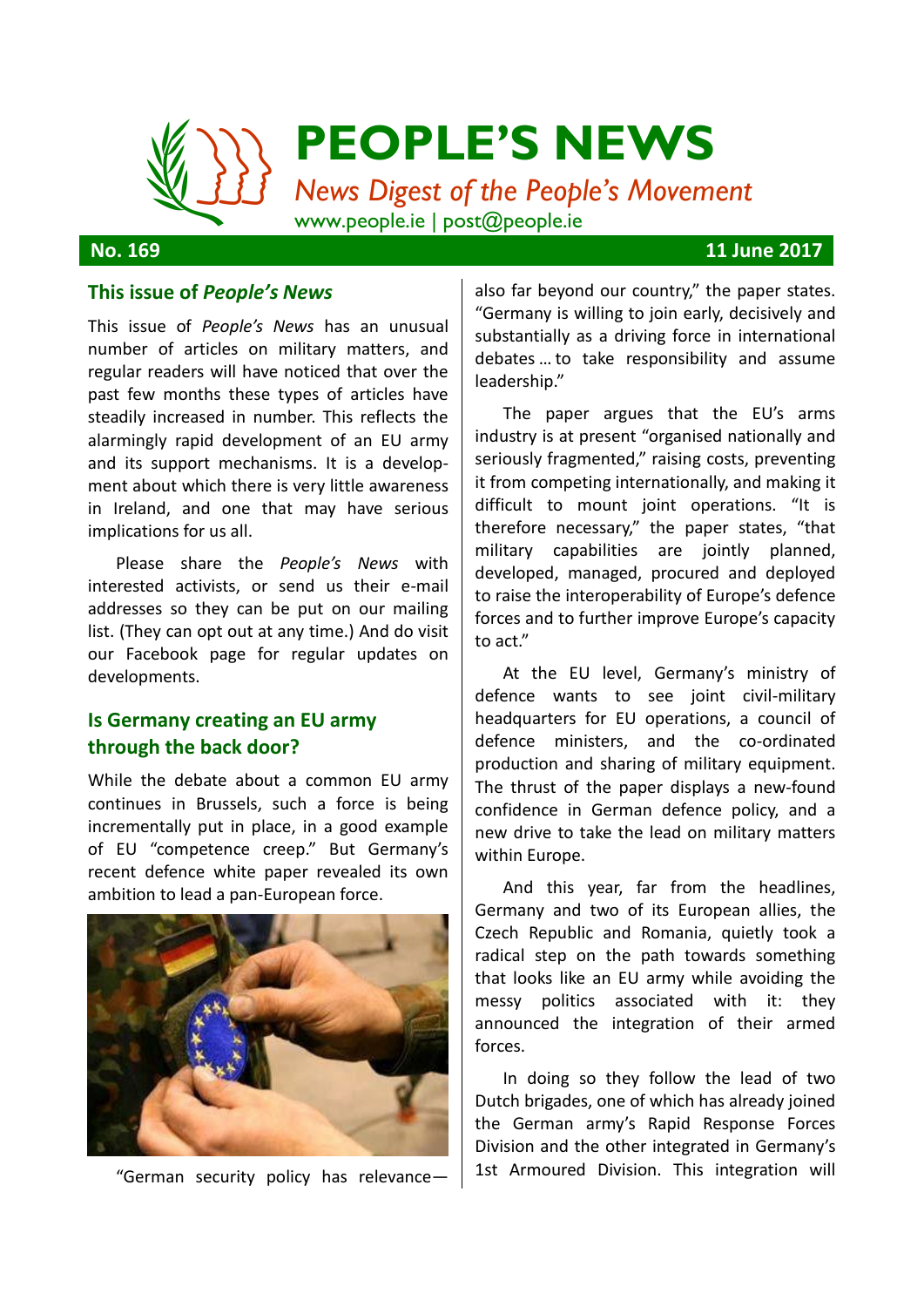enable the German army to increase its combat power in a short time. In the future the units will support the 10th Panzer Division and the 81st Mechanised Brigade of the Rapid Forces Division, according to German media reports.

The Czech 4th Rapid Deployment Brigade which has served in Afghanistan and Kosovo and is considered the Czech army's spearhead force—will become part of the German army's 10th Panzer Division.

The Czech Republic and Romania will provide the German army with between 1,500 and 5,000 soldiers each. This is in line with NATO's Framework Nations Concept, which essentially is concerned with the fact that smaller armies are "docking" their special abilities, such as air defence or special forces, to the larger army.

The 1st German-Dutch Corps has existed since 1995. Its soldiers can be deployed within days "for NATO and EU possible deployments," as the German army says on its web site.

This is a developing "anchor army," with Bulgarian and Slovak units also under German command and control, as is almost two-thirds of the Dutch army. The host country agreement between the Nordic "neutral" members of the EU—Sweden and Finland—suggests that they are now prime candidates for absorption.

So, under the bland label of the Framework Nations Concept, Germany has been at work on something ambitious: the creation of what is essentially a German-led EU anchor army, and a *fait accompli*!

# **"European Defence Fund" launched and we'll be paying too!**

The EU Commission is putting aside  $E1\frac{1}{2}$  billion a year for joint defence spending in what is another step towards the creation of an EU army. It stated in Brussels on 7 June that the EU should spend €500 million a year of its joint budget (that means we're paying a portion) from 2020 onwards on research and development for new military technologies, such as

robotics and cyber-defence. This is added to the €5 billion a year already pledged for "joint defence capabilities."



The Commission also said it should spend a further €1 billion a year on the joint procurement of high-technology items, such as surveillance drones. R&D projects would be entirely financed from the EU budget.

The Commission and the EU Foreign Service added in a "reflection paper" that the fund could in future form part of the bloc's "common defence and security." Memberstates' armed forces could one day "be prepositioned and be made permanently available for rapid deployment on behalf of the Union." This EU army would launch "operations against terrorist groups [as defined by the EU], naval operations in hostile environments or cyberdefence action."

The EU plan was immediately welcomed by France. Its minister for the armed forces, Sylvie Goulard, said that the proposed EU defence fund was "a turning-point for a better sharing of costs, but also for defence capabilities." It would give "political impetus" to the EU's ambition to become "sovereign" in its technological and strategic capabilities.

The secretary-general of NATO, Jens Stoltenberg, also welcomed the EU initiative. "Stronger European defence … will strengthen the European pillar in NATO," he said.

The Commission's proposals also won support from mainstream groups in the EU Parliament, which will need to approve the fund. Manfred Weber, a German member who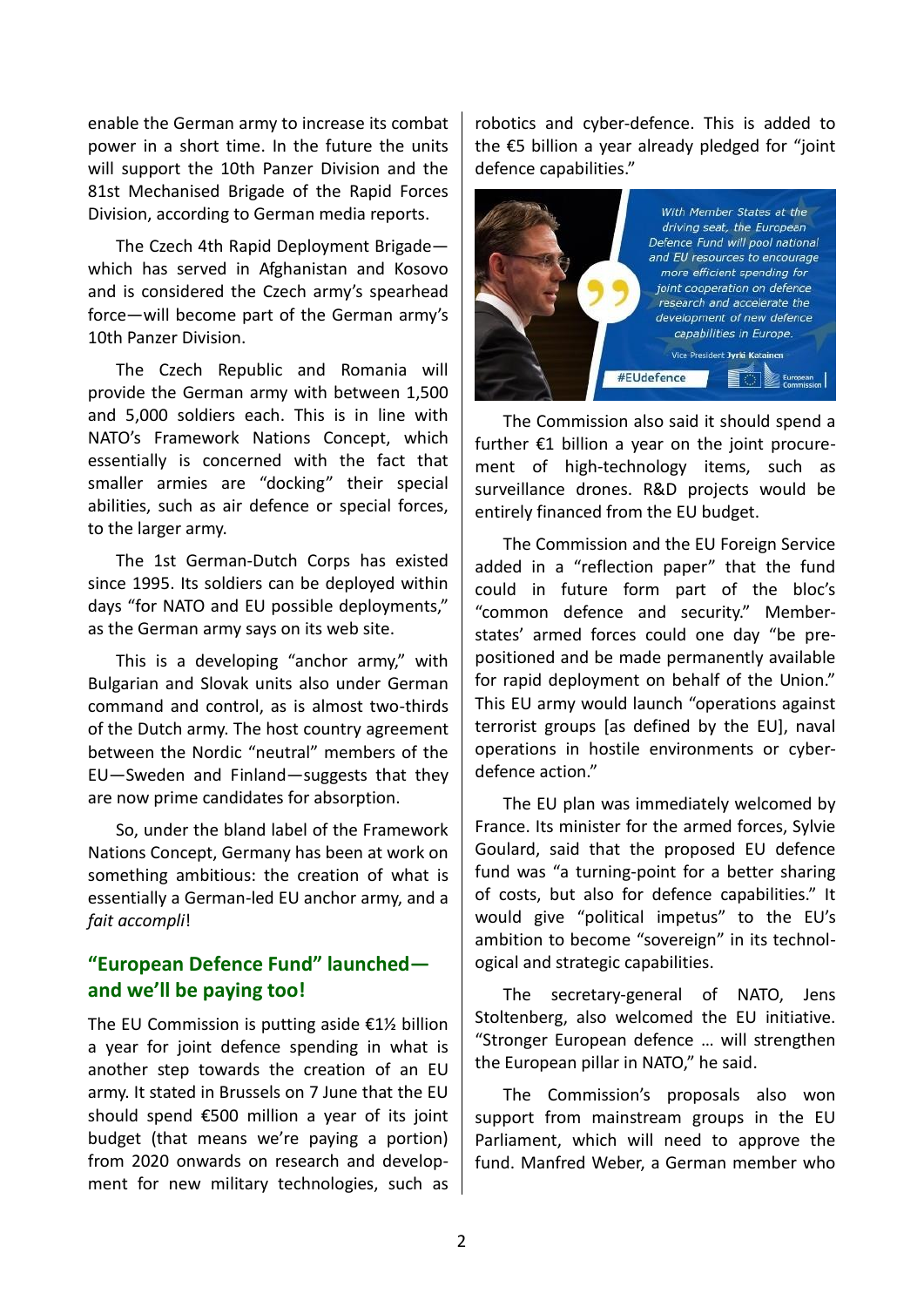chairs the centre-right European People's Party, the largest group in the parliament (and of which Fine Gael is a member and Enda Kenny a vice-president), said: "This is, after the euro, the second major development for Europe. I believe that common defence is … a must."

Guy Verhofstadt, a Belgian member of the EU Parliament who heads the Alliance of Liberals and Democrats for Europe (of which Marian Harkin is a member), said: "The proposed European Defence Fund is an important first step towards much-needed joint capabilities on defence." He commented that the Commission should have been bolder in its vision of an EU army. "We have to act now, independently and efficiently. That is why I am in favour of … joint action and a real defence union."

An EU official commented that this was "something that the Commission had never done before," because in the past it had stayed out of military spending. He commented that the €590 million for the prototype defence fund would be ripped from the EU's existing budget for "connecting Europe" (including projects "contributing to sustainable development and protection of the environment").

€40 million was supposed to go to these projects. Greenpeace commented: "Peaceful societies rely on a healthy environment. Without investing in environmental protection and action on climate change, the EU would in fact increase the threat to peace and stability."

# **A familiar scenario**

The creation of an EU army continues to divide opinion in neutral Austria. Critics of the plan say the country's neutrality is incompatible with military co-operation. The EU is pushing ahead with a plan for common defence and security, following the announcement of a fund of almost €40 billion for military capabilities.

But Austrian parties are also failing to find common ground on this divisive issue, despite the country's traditional opposition to military involvement.

The minister of defence, Hans Peter Doskozil, has spoken out against the creation of an EU army and his country's participation in it. He has continually cited Austria's neutral status as a reason why the republic would not be allowed to join such a force. He has also pointed out that there are five neutral countries in the European Union, which would stand in the way of any joint decisions.

Austria's concept of neutrality was enacted in 1955. The present situation is made more complex by the election campaign, where the main parties will be wary about upsetting their voters with harsh truths about the EU's military policies. (Where have we seen that before?)

The stance of the ruling Austrian People's Party is controversial in this regard. The head of its delegation in the EU Parliament is on the same page as Brussels: "Given the latest unpredictability of the United States, it is clear that the EU cannot afford any further delay in taking its security and defence into its own hands." He insists that closer co-operation on military policy does not jeopardise Austria's neutrality—in a distinct echo of the attitude of the Irish government.

But this is the long-predicted rush towards an EU army; and now is the time for peace activists of all shades, irrespective of their attitudes to the EU, to come together to ensure that our participation in the formative stage of this army becomes an election issue. And with an election possible during the next year, this task becomes a matter of urgency.

# **What next with CETA?**

The EU Court of Justice has ruled that EU trade agreements must be ratified by all memberstates. It found that any trade deal that includes provision for a non-court dispute settlement system, such as the investor court system (ICS), would require ratification by the EU's thirty-eight national and regional authorities.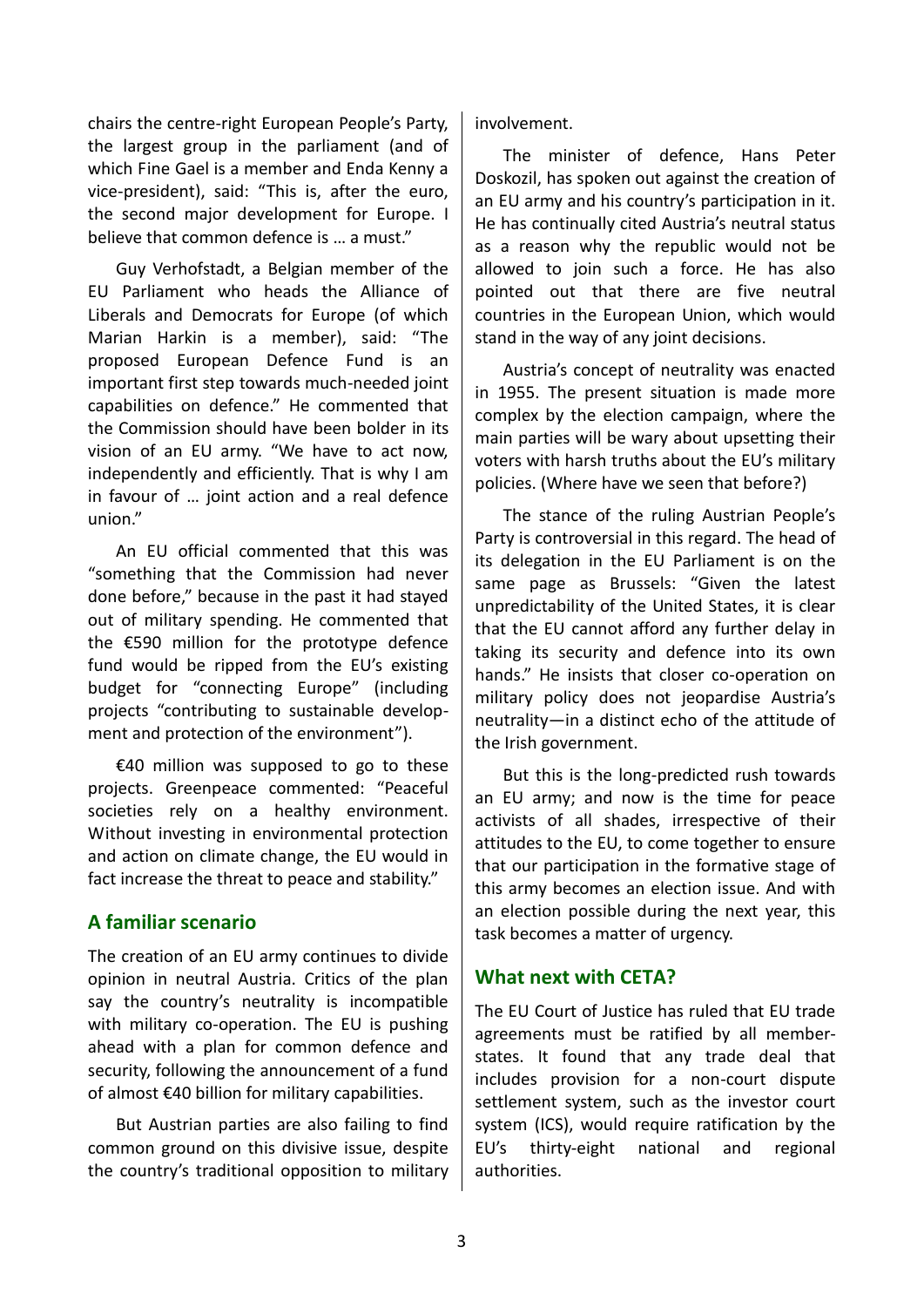The decision, which applied to an EU-Singapore treaty signed in 2013, was made primarily on the grounds that the treaty contained an ICS clause. The judgement therefore confirmed—and extended—the competence of the EU to negotiate trade agreements without an ICS clause on behalf of member-states.



The EU Commission originally planned that the Singapore deal would only have required the green light of the EU Council (which groups officials and ministers from the EU's twentyeight governments) and the EU Parliament.

The Irish government has already signed the agreement, and it now seems that it will be provisionally applied on the 1st of July, which means that all its provisions will be applied to the signatories, except ICS. The minister in charge for the time being, Mary Mitchell O'Connor, says that ratification can wait until we all see the "benefits of the deal"; but, with its measures adopted, its proponents have little to worry about, and it can be in place for a long time before the ratification procedure.

The Fine Gael coalition and Fianna Fáil are fully behind it, so it would appear that a Dáil majority for ratification is assured—though its recent rejection by the Seanad might take some time to overcome.

A court case to seek a referendum on the agreement would be a waste of time, as another remedy is available: an "ordinary referendum." An ordinary referendum is one that does not relate to amending the Constitution of Ireland. Since the foundation of the state, however, no ordinary referendum has ever been held.

An ordinary referendum would be required if the President received a joint petition from both houses of the Oireachtas. The petition would state that a proposed bill was of such national importance that the will of the people should be found out before it became law.

Such a joint petition must be passed by a majority of members of the Seanad (they've already voted against it) and one-third of the members of the Dáil. Sinn Féin, the Labour Party, independents of various hues and smaller parties might just manage it.

When the President receives the petition he must consult the Council of State. If he decides that the bill contains a proposal of such national importance that the will of the people should be found out, he will refuse to sign the bill until a referendum has been held. The referendum must be held within eighteen months of the President's decision not to sign the bill.

Such a referendum gives the people a chance to decide whether the bill should become part of Irish law.

The voting procedure in the ordinary referendum is the same as in a constitutional referendum, except that the proposal is deemed to have been vetoed by the people if the majority of the votes cast are against the bill and those votes make up at least one-third of the presidential electors on the register of electors.

So, possibly for the first time in the history of the state, the make-up of the Dáil, and a Seanad whose support on this issue cannot be relied upon by the Government, might provide those opposed to a Government measure with an opportunity to campaign for an ordinary referendum. Is it worth the effort?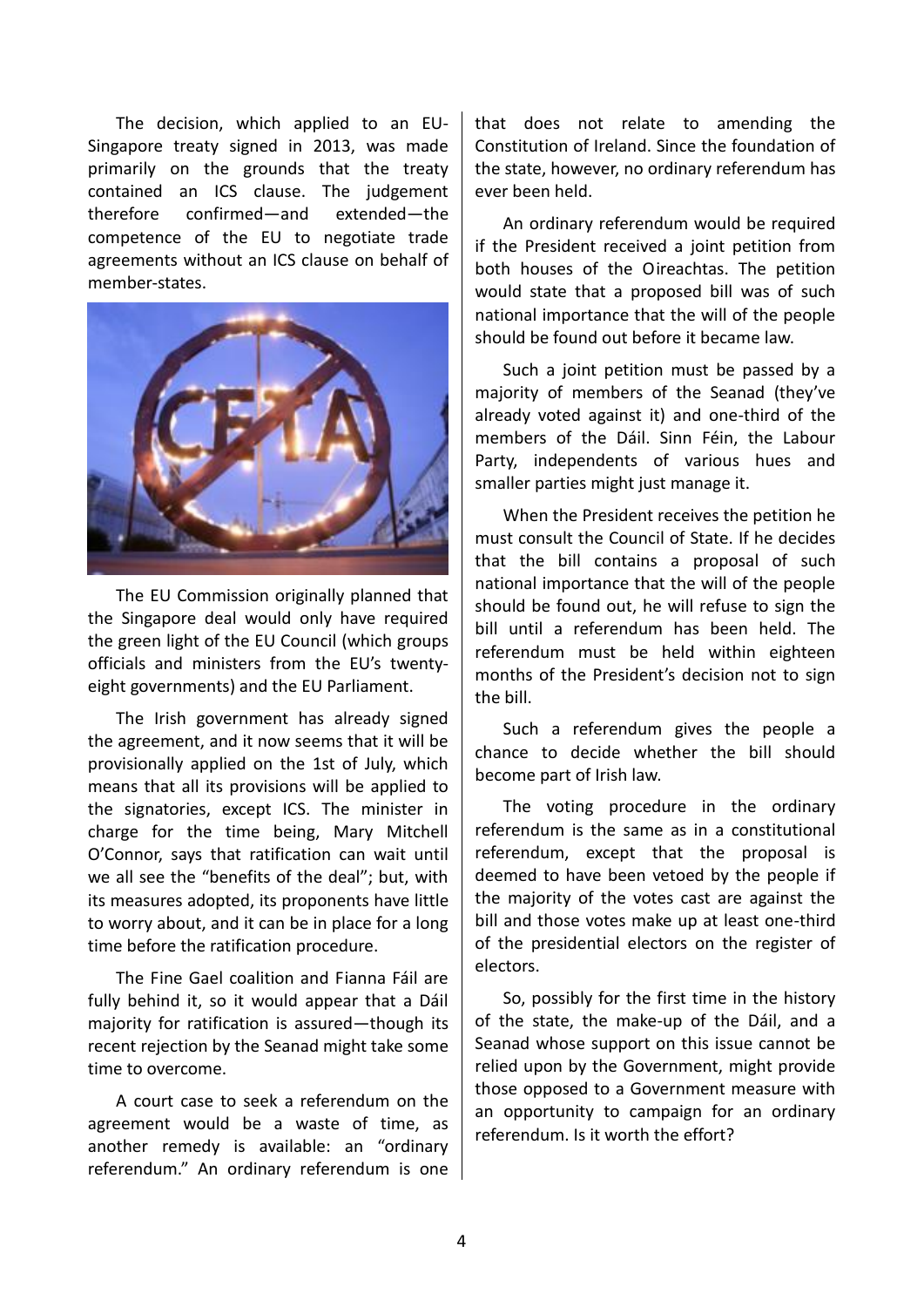#### **An EU nuclear weapons programme?**

According to the *New York Times,* an idea once unthinkable is gaining attention in European policy circles: an EU nuclear weapons programme.

Under such a plan, France's arsenal would be adapted to cover the rest of the EU and would be put under a common EU command, financial system, defence doctrine, or some combination of these. It would be enacted only if the EU could no longer count on American protection—a situation that is being pushed by EU hawks as imminent.



Though no new countries would join the nuclear club under such a scheme, it would amount to an unprecedented stepping up of the EU's military power. Proponents—who remain a minority—acknowledge enormous hurdles. But the discussion of a so-called European deterrent has entered the mainstream, particularly in Germany, a country that would be central to any plan but where antinuclear sentiment is widespread.

Jana Puglierin of the German Council on Foreign Relations said that a handful of senior EU officials had certainly "triggered a public debate about this, taking place in newspapers and journals, radio interviews and TV documentaries. That in itself is remarkable. I am indeed very astonished that we discuss this at all."

Jarosław Kaczyński, Poland's former prime minister and now chairperson of its ruling party, Law and Justice, provided the highestlevel call for an EU nuclear weapons policy in February in an interview with a German newspaper.



But the most important support has come from the foreign policy spokesperson of Germany's ruling Christian Democratic Union, Roderich Kiesewetter, who gave the nuclear option increased credibility by raising it shortly after President Donald Trump's election. In an interview, Kiesewetter, a former colonel who served in Afghanistan, calibrated his language carefully, providing just enough detail to demonstrate the seriousness of the option without offering too much and risking an outcry from German voters.

"My idea is to build on the existing weapons in Great Britain and France," he said, though he acknowledged that Britain's decision to leave the European Union could preclude its participation. Such a policy, he said, would require four ingredients: a French pledge to commit its Force de Frappe weapons to a common EU defence, German financing to demonstrate the programme's collective nature, a joint command, and a plan to place French warheads in other European countries.

The number of warheads in Europe would not be increased, and could even decrease if the United States withdraws. "It's not a question of numbers," Kiesewetter said. "The reassurance and deterrence comes from the existence of the weapons and their deployability."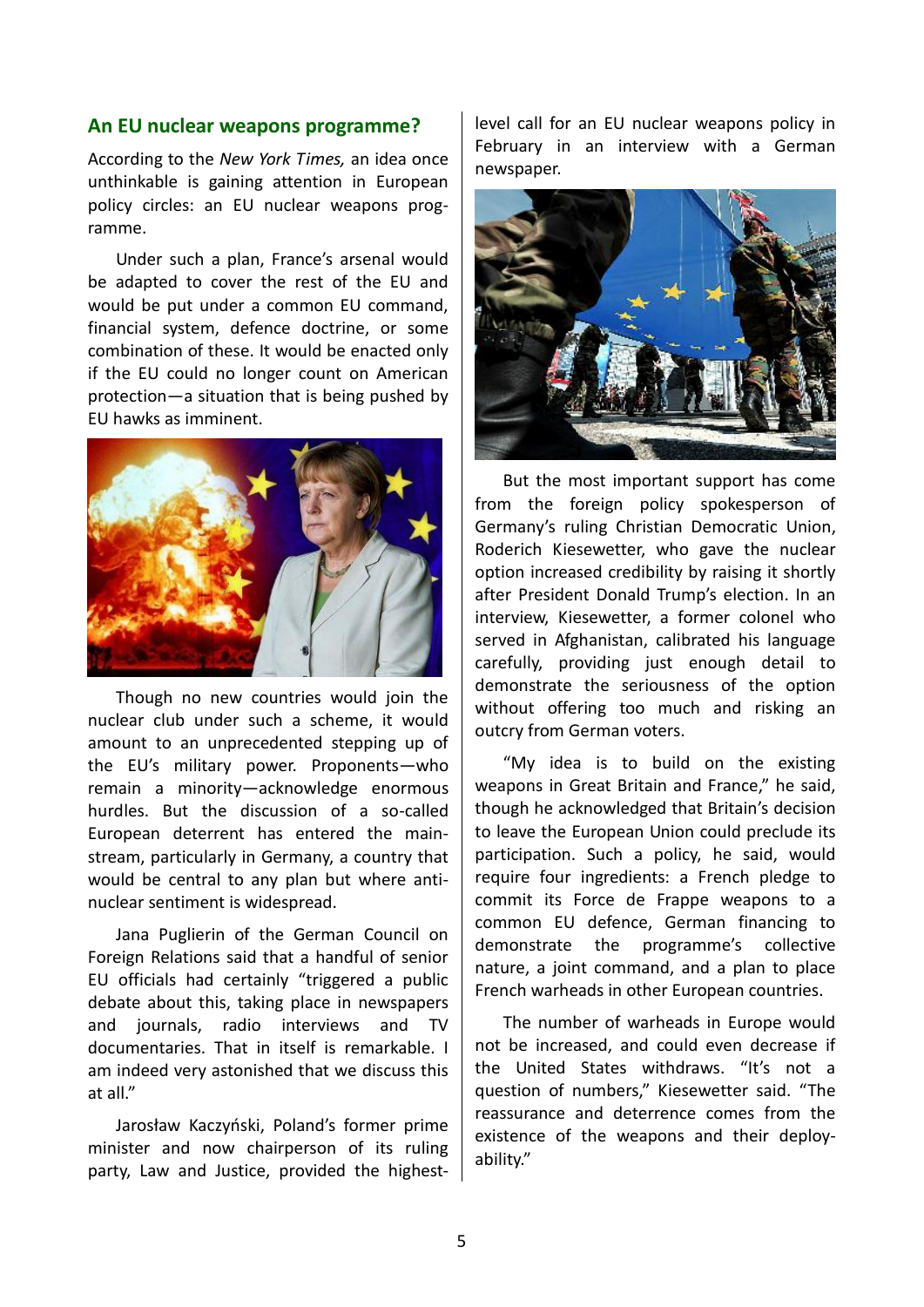He envisaged a programme designed to deter nuclear as well as conventional threats a clear nod to Russia's military superiority. This would require a doctrine, he said, that allowed the EU to introduce nuclear weapons to a nonnuclear conflict. He compared it to the Israeli policy, which is believed to allow for a nuclear strike against an overwhelming conventional attack. "These are political weapons. Their use must be unpredictable," he said. Smaller nuclear powers often maintain vague doctrines to deter more powerful adversaries.

Kiesewetter said he had heard expressions of interest from officials in the Polish and Hungarian governments, at NATO headquarters in Brussels, and within relevant German ministries, though he would not say which.

But any EU nuclear weapons programme would face enormous hurdles. The biggest challenge might be who controls the French arsenal, and where it is based.

The United States shares warheads with allies, including Germany, whose military are equipped to deliver the weapons, granting the programme credibility as a pan-European defence. But France has shown no willingness to share its weapons, much less to put them under a joint European command. If the French government maintains a final say over their use, this might cause an adversary to doubt whether France would really initiate a nuclear conflict.

While most French warheads are lodged on submarines, a few dozen are fitted to airlaunched cruise missiles that could be housed in, for example, German airfields. These are smaller, shorter-range tactical weapons exactly the American capability that Europe most fears losing. French policy already allows for, though does not require, the use of nuclear weapons in defence of an ally.

With Britain's exit from the European Union "the French might feel they have a special responsibility" as the EU's sole nuclear power; and there is a lingering suspicion that France

agreed to a potential future sharing of its nuclear capability with Germany in exchange for its surrender of the German mark.

In any event, there is a growing belief that Germany has quietly developed latent capabilities, sometimes figuratively described as a "screwdriver's turn" away from a bomb.

However, this seems to be a very serious discussion of a possible EU nuclear weapons programme, the first since a failed and nowforgotten effort in the 1950s for French-German-Italian nuclear co-operation, under which it was envisaged that the then Federal Republic might construct elements of nuclear missiles under some form of control arrangement with the Western European Union.

### **The present military capacity of the EU**



The military capacity of the European Union comprises the various co-operative structures that have been established between the armed forces of the member-states, both intergovernmentally and within

the institutional framework of the union: the common security and defence policy, a branch of the common foreign and security policy.

The emblem of the EU Military Committee (above) tells of its ambition!

Article 42 of the Treaty on European Union provides for substantial military integration within the institutional framework of the union:

• Article 42.2 provides for complete integration, which would require unanimity in the EU Council (made up of heads of state or heads of government), though this has been blocked by the United Kingdom in particular (which, however, is scheduled to withdraw from the union in 2019).

• Article 42.6 enables the armed forces of a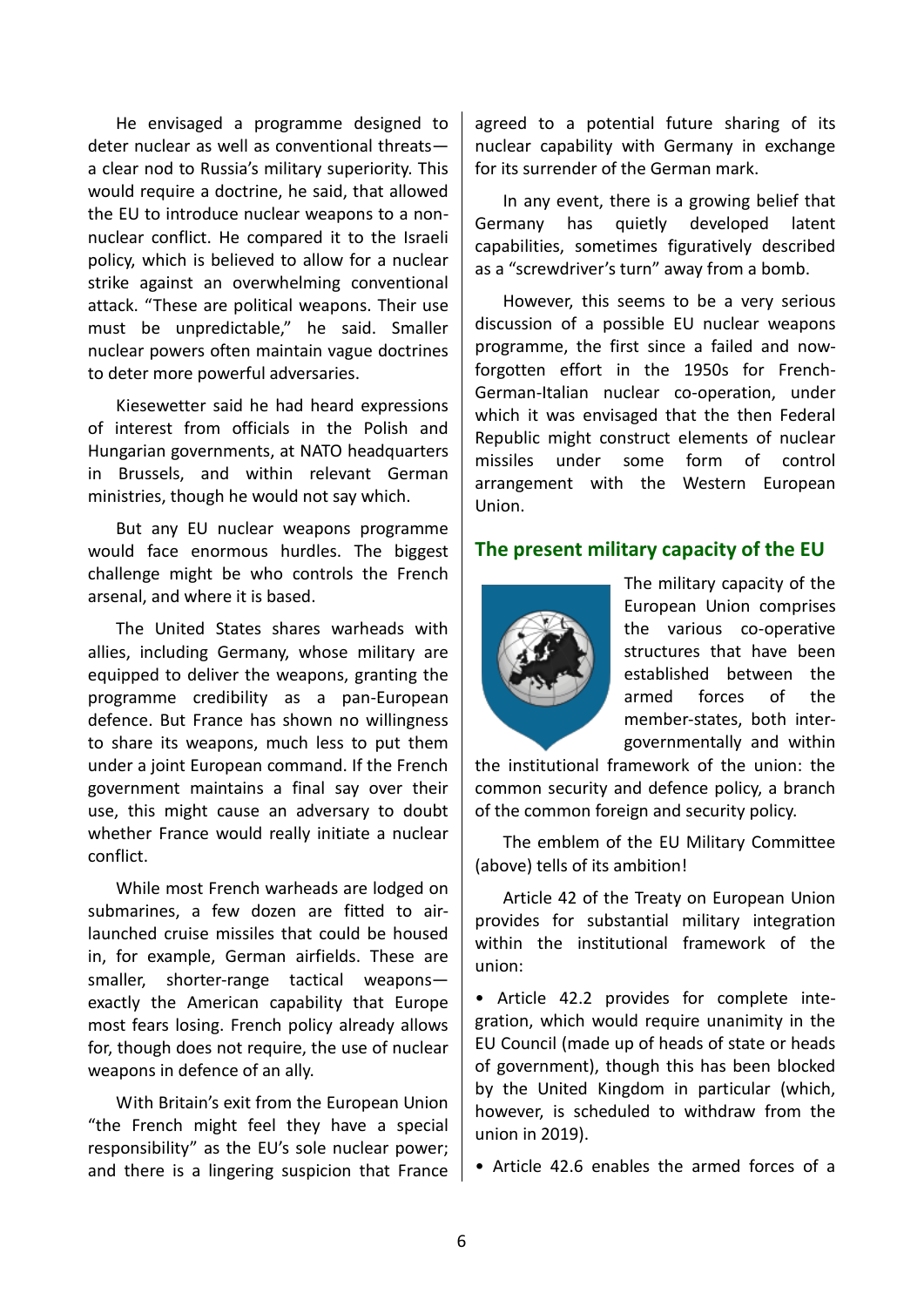subset of member-states to establish "permanent structured co-operation" between themselves. So far this option has not been used, despite increasingly frequent calls by prominent leaders for a common defence for the EU.

However, the debate has been intensified by the stalemate between the EU and Russia over Ukraine, by Brexit, and by the presidency of Donald Trump in the United States. Capitalising on these issues, there have been strident calls for an EU army from the president of the EU Commission, Jean-Claude Juncker, and from other EU leaders and policy-makers, such as the chairperson of the German parliament's foreign policy committee, Norbert Röttgen, who says that an EU army is "a European vision whose time has come."



The mutual defence clause, article 42.7, was invoked for the first time in November 2015 following the terrorist attacks in Paris, which were described by the then President, François Holl-

ande, as an attack against Europe as a whole, a sentiment echoed by the new President, Emmanuel Macron.

#### **The structures**

- [European Defence Agency](https://en.wikipedia.org/wiki/European_Defence_Agency)
- [EU Institute for Security Studies](https://en.wikipedia.org/wiki/European_Union_Institute_for_Security_Studies)
- [EU Military Staff](https://en.wikipedia.org/wiki/European_Union_Military_Staff)
- [EU Military Committee](https://en.wikipedia.org/wiki/European_Union_Military_Committee)
- [EU Battle Groups](https://en.wikipedia.org/wiki/EU_Battlegroup) (18)
- [Finabel](https://en.wikipedia.org/wiki/Finabel)
- [Eurocorps](https://en.wikipedia.org/wiki/Eurocorps)
- [European Gendarmerie Force](https://en.wikipedia.org/wiki/European_Gendarmerie_Force)
- [European Air Group](https://en.wikipedia.org/wiki/European_Air_Group)
- [European Air Transport Command](https://en.wikipedia.org/wiki/European_Air_Transport_Command)
- [European Maritime Force](https://en.wikipedia.org/wiki/European_Maritime_Force)
- [Organisation for Joint Armament Cooperation](https://en.wikipedia.org/wiki/Organisation_for_Joint_Armament_Cooperation)
- [1st German-Dutch Corps](https://en.wikipedia.org/wiki/I._German/Dutch_Corps)
- [Combined Joint Expeditionary Force](https://en.wikipedia.org/wiki/Combined_Joint_Expeditionary_Force)
- [Multinational Corps Northeast](https://en.wikipedia.org/wiki/Multinational_Corps_Northeast)

Equipment comprises 546 ships, 2,448 aircraft, and 7,490 battle tanks, with a budget  $(2016)$  of more than  $\epsilon$ 200 billion.



# **Why not become a friend of the People's Movement on Facebook?**

<www.facebook.com/peoplesmovementireland>

## **Road haulage and social dumping**

Only a few weeks ago the EU Commission was trying to present itself as champion of a "social Europe." Just how hollow this claim is has been shown by how it tackles the exploitation and oppression of long-distance lorry-drivers. Drivers can clearly expect nothing from the Commission.



Under a proposal being pushed by the EU Commission, eastern European drivers will be allowed to make as many domestic journeys as they wish within a five-day period in a memberstate to which they have made a delivery from abroad.

While the monitoring of existing rules still isn't adequate, the Commission wants to make them even more flexible. As always when confronted with an issue, the Commission opts for further liberalisation. In doing so it is now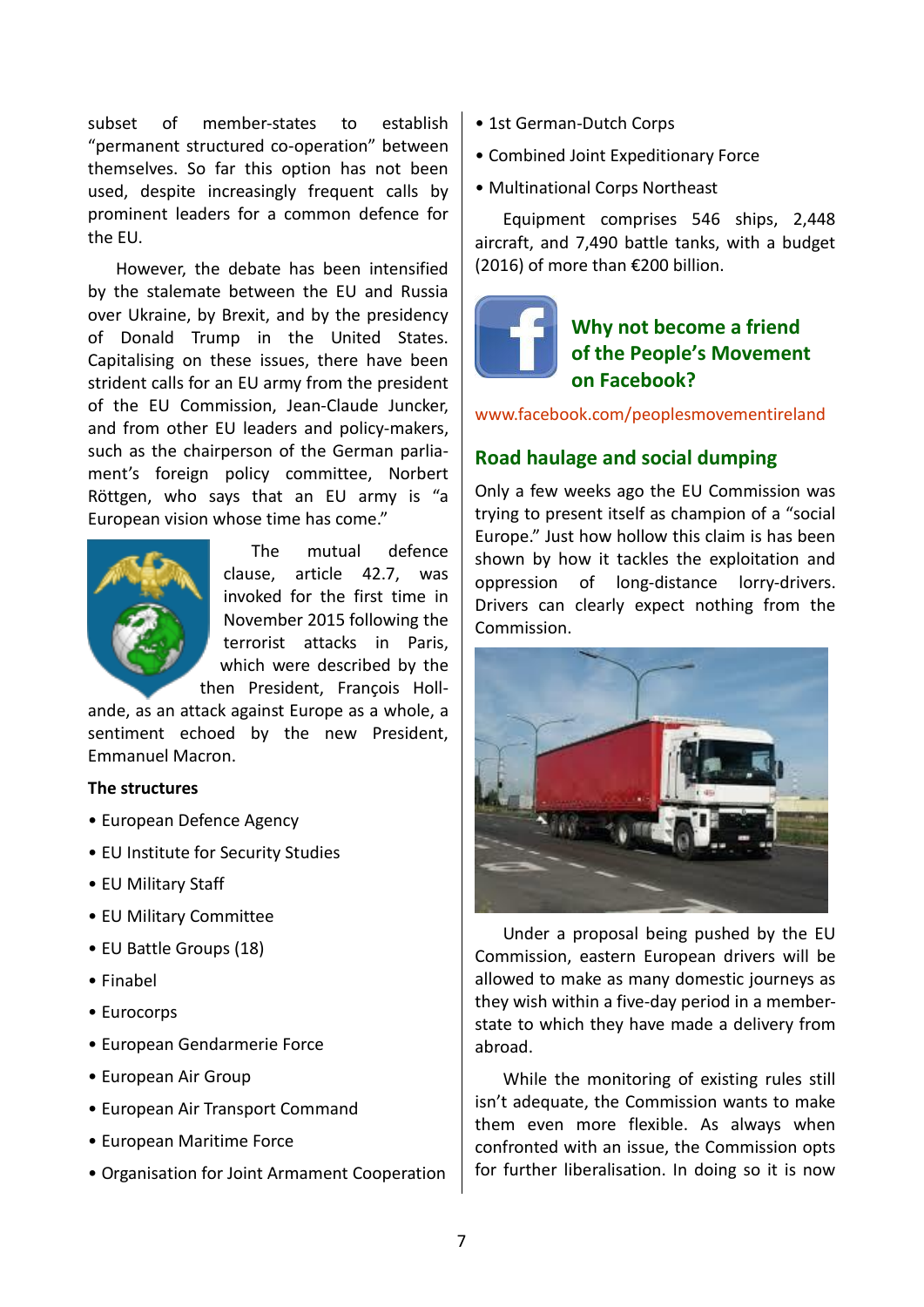proposing to legalise what up to now has been illegal.

The minimum wage and collective agreements for foreign drivers will begin to apply only after three days. What this means in practice is that eastern European drivers will be allowed to work for starvation wages.

*Cabotage* (picking up and dropping off goods within a single country by a diver working for a firm based in a different memberstate) has always been restricted. Increasing the limit on the number of such journeys that may be taken makes it certain that competition will get out of hand.

Irish drivers are simply losing out and will soon be driving for nothing. Particularly hard hit will be self-employed drivers with their own vehicles. In effect they will have to bear the brunt of the social dumping made possible by the Commission. In the end we will have no transport industry at all left in Ireland.

Proposed measures for tackling the problem of "mailbox companies"—which register in countries where they are not active, in order to avoid paying higher taxes in their true sites of activity—are more cosmetic than serious, as is the plan to monitor compliance with the remaining rules on cabotage.

### **It's time to get real about "consent"**

### *The following article is an opinion piece by Kevin McCorry.*

Does Northern Ireland's constitutional arrangement within the United Kingdom require it to be given some sort of special legal status in the Brexit process? Is there a legal basis for the claim that it could stay within the EU?

Brexit lacks the consent of the people of Northern Ireland (a majority voted to remain), and the principle of consent is central to the governance of Northern Ireland—or so the argument goes.

Section 1 of the Northern Ireland Act (1998) lays down the principle of consent as it relates

to Northern Ireland's constitutional status within the United Kingdom: "It is hereby declared that Northern Ireland in its entirety remains part of the United Kingdom and shall not cease to be so without the consent of a majority of the people of Northern Ireland voting in a poll for the purposes of this section …"



The British Supreme Court recently pronounced on the scope of this provision in an application made to it by a Northern Ireland anti-Brexit campaigner, Raymond McCord. "In our view this important provision which arose out of the Belfast Agreement gave the people of Northern Ireland the right to determine whether to remain part of the United Kingdom or to become part of a United Ireland. It neither regulated any other change in the constitutional status of Northern Ireland nor required the consent of a majority of the people of Northern Ireland to the withdrawal of the United Kingdom from the EU."



The question that Northern Ireland voters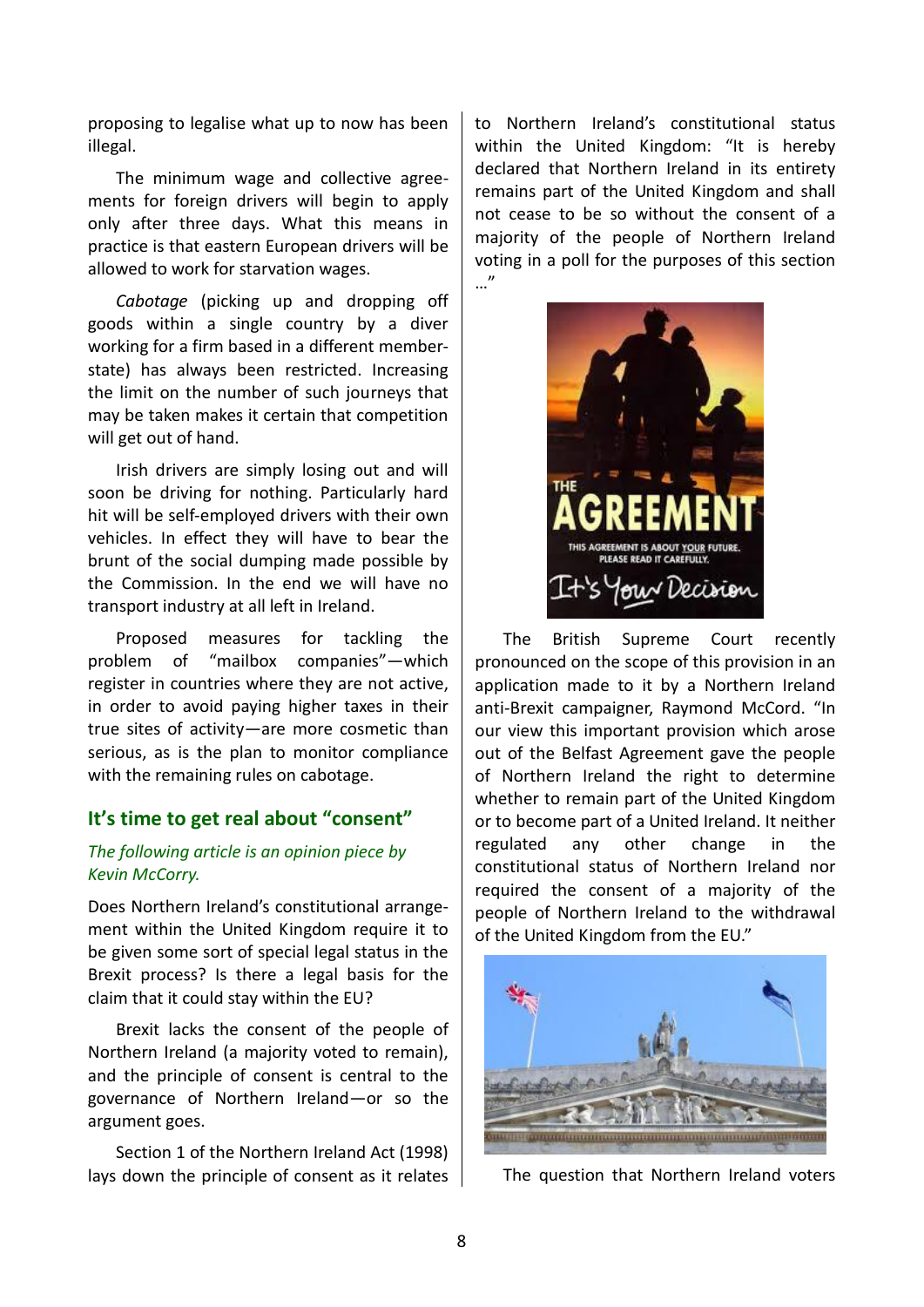were asked to decide was whether the United Kingdom should remain a member of the European Union or leave it. They were asked to vote on the course they wished the United Kingdom state as a whole to follow, and not Scotland, Wales or Northern Ireland taken separately.

Of the 1.9 million people living in Northern Ireland, some 1.3 million were on the electoral register. The turn-out in the referendum was 63 per cent (as against 72 per cent in the United Kingdom as a whole). Of the total of 789,879 voters, 440,437 (56 per cent) voted "remain" and 349,442 (44 per cent) voted "leave," while 471,109 did not vote. A majority of Northern nationalists voted "remain," while some threequarters of Northern unionists voted "leave."

The provisions of the Belfast Agreement were largely implemented through the Northern Ireland Act (1998), as amended in the light of changes derived from the St Andrews Agreement between the United Kingdom and Ireland in 2006. A range of safeguards is provided for in the agreements that have yet to be implemented, particularly a Bill of Rights for Northern Ireland and an Irish Language Act (which the British Government committed itself to in the St Andrews Agreement). These outstanding issues are totally separate from the Brexit process.

Northern Ireland is not a "state." It is a devolved jurisdiction that is ultimately under the political and legal hegemony of the British state. It never was anything else—the illusions of unionist and nationalist politicians notwithstanding.

The Belfast Agreement provides that the power of the British Parliament in London to make legislation for Northern Ireland "will remain unaffected." It can legislate on nondevolved issues, and in addition can "legislate as necessary to ensure [that] the United Kingdom's international obligations are met in respect of Northern Ireland."

The British government's white paper sets

out a plan for a "Great Repeal Bill," to incorporate the provisions of most EU laws in national legislation, including laws in devolved areas of competence. This should be the area of engagement for democrats.

Democratic opinion should insist that the relevant British governmental powers that will be repatriated from Brussels should be devolved to the Northern Ireland Executive in Belfast. These should include (1) control of Northern Ireland's sea fisheries and other underwater resources, (2) a comparable rate of corporation profits tax being introduced for the North as exists in the South, so as to encourage foreign investment on an all-Ireland basis, and (3) generous direct payments to be provided by the British exchequer for Northern Ireland's farmers to compensate them for the loss of payments under the EU's common agricultural policy and the effect of cheap food imports to the British market after Brexit.

It would be to Ireland's advantage if Britain were to be encouraged to co-operate with the Government in securing a mutually advantageous post-Brexit agreement between the United Kingdom, Ireland and the EU that would ensure free trade, including free trade in agricultural products.

The British government should also be encouraged to co-operate with the Irish government, the EU Central Bank and the governments of the nineteen euro countries, in particular Germany, in facilitating Ireland's leaving the euro zone and re-establishing an Irish currency in as constructive and least disturbing a manner as possible for the euro zone as a whole.